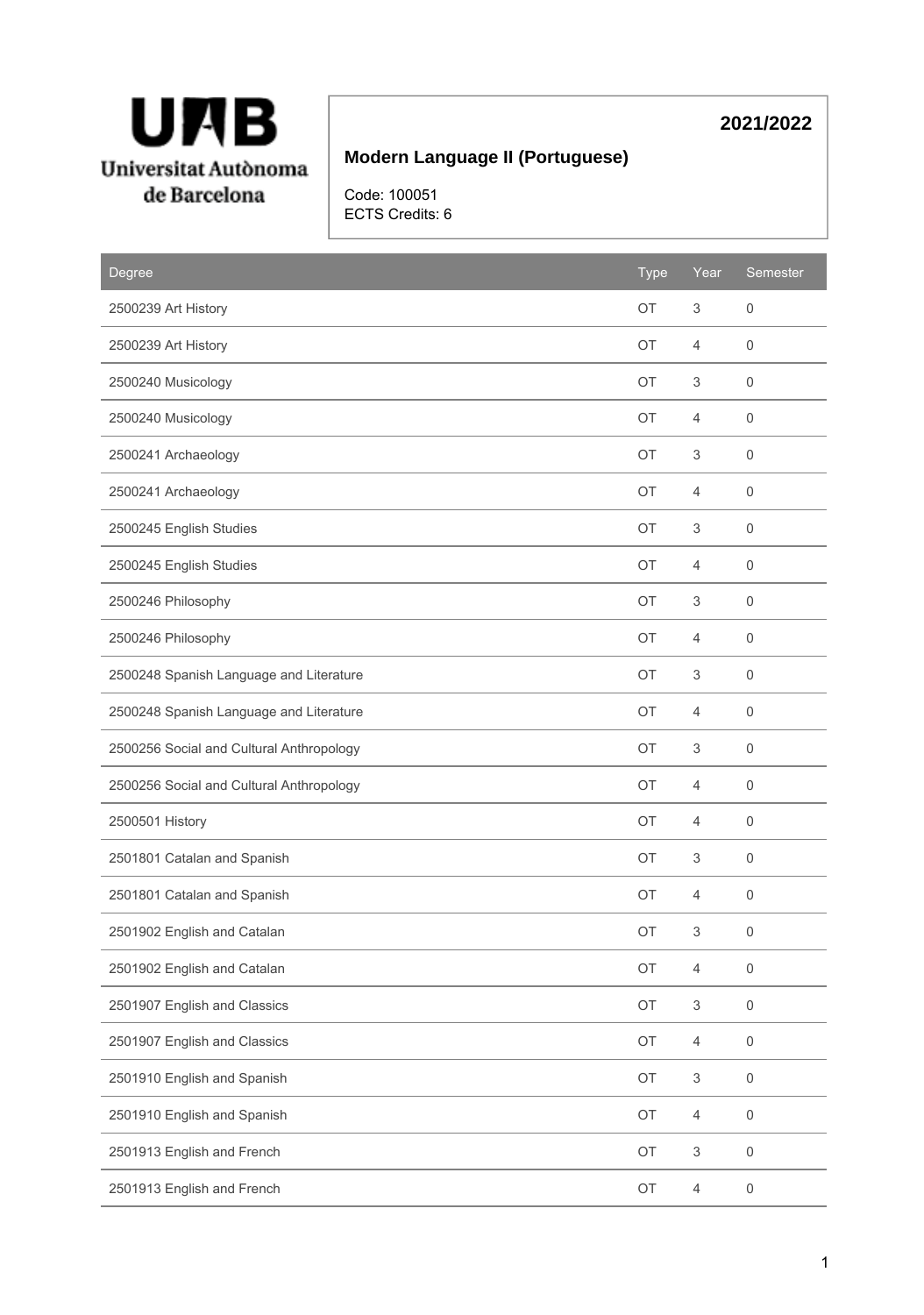| 2502533 French Studies                                           | OT        | 3              | $\mathbf{0}$ |
|------------------------------------------------------------------|-----------|----------------|--------------|
| 2502533 French Studies                                           | <b>OT</b> | $\overline{4}$ | $\Omega$     |
| 2502758 Humanities                                               | <b>OT</b> | 3              | $\mathbf 0$  |
| 2502758 Humanities                                               | <b>OT</b> | 4              | $\Omega$     |
| 2503702 Ancient Studies                                          | <b>OT</b> | $\overline{4}$ | $\mathbf 0$  |
| 2503710 Geography, Environmental Management and Spatial Planning | OT        | 4              | $\Omega$     |
| 2503998 Catalan Philology: Literary Studies and Linguistics      | <b>OT</b> | $\overline{4}$ | 0            |
| 2504211 Spanish Language and Literature                          | <b>OT</b> | 3              | $\mathbf 0$  |
| 2504211 Spanish Language and Literature                          | OT        | $\overline{4}$ | $\Omega$     |
| 2504212 English Studies                                          | <b>OT</b> | 3              | 0            |
| 2504212 English Studies                                          | <b>OT</b> | $\overline{4}$ | $\Omega$     |

The proposed teaching and assessment methodology that appear in the guide may be subject to changes as a result of the restrictions to face-to-face class attendance imposed by the health authorities.

### **Contact**

#### **Use of Languages**

| Name: Ana Beatriz Ribeiro de Carvalho | Principal working language: (por)    |
|---------------------------------------|--------------------------------------|
| Email: AnaBeatriz.Ribeiro@uab.cat     | Some groups entirely in English: No  |
|                                       | Some groups entirely in Catalan: Yes |
|                                       | Some groups entirely in Spanish: No  |

#### **Prerequisites**

Have completed Modern Language I (Portuguese) or have level A1 of Portuguese.

#### **Objectives and Contextualisation**

The subject Modern Language II (Portuguese) aims to familiarize the student with the essential aspects of the current Portuguese language in both its written and oral aspects. This subject has an obvious continuity with Modern Language I (Portuguese).

#### **Competences**

Art History

- Students must be capable of communicating information, ideas, problems and solutions to both specialised and non-specialised audiences.
- Students must develop the necessary learning skills in order to undertake further training with a high degree of autonomy.

Musicology

- Developing critical thinking and reasoning and communicating them effectively both in your own and other languages.
- Students must be capable of communicating information, ideas, problems and solutions to both specialised and non-specialised audiences.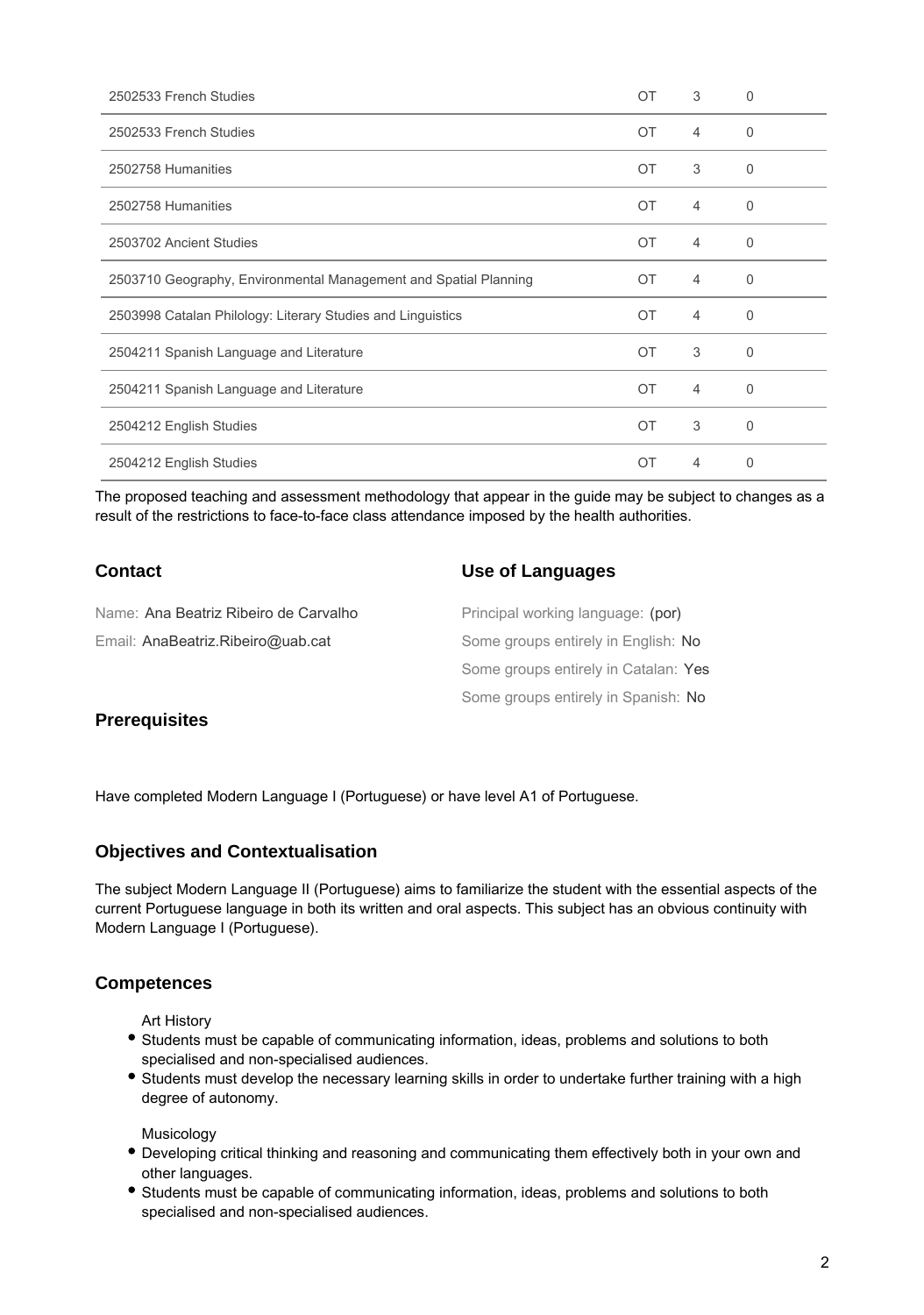Students must develop the necessary learning skills to undertake further training with a high degree of autonomy.

Archaeology

- Developing critical thinking and reasoning and communicating them effectively both in your own and other languages.
- Students must be capable of communicating information, ideas, problems and solutions to both specialised and non-specialised audiences.
- Students must develop the necessary learning skills to undertake further training with a high degree of autonomy.

English Studies

- Develop critical thinking and reasoning and knowing how to communicate effectively both in your mother tongue and in other languages.
- Generate innovative and competitive proposals in research and professional activities.
- Students can apply the knowledge to their own work or vocation in a professional manner and have the powers generally demonstrated by preparing and defending arguments and solving problems within their area of study.
- Students have the ability to gather and interpret relevant data (normally within their study area) to issue judgments that include reflection on important issues of social, scientific or ethical.
- Students must be capable of communicating information, ideas, problems and solutions to both specialised and non-specialised audiences.
- Students must develop the necessary learning skills in order to undertake further training with a high degree of autonomy.

Philosophy

- Students must be capable of communicating information, ideas, problems and solutions to both specialised and non-specialised audiences.
- Students must develop the necessary learning skills to undertake further training with a high degree of autonomy.

Spanish Language and Literature

- Developing critical thinking and reasoning and communicating them effectively both in your own and other languages.
- Students must be capable of communicating information, ideas, problems and solutions to both specialised and non-specialised audiences.
- Students must develop the necessary learning skills to undertake further training with a high degree of autonomy.

Social and Cultural Anthropology

- Developing critical thinking and reasoning and communicating them effectively both in your own and other languages.
- Students must be capable of communicating information, ideas, problems and solutions to both specialised and non-specialised audiences.
- Students must develop the necessary learning skills to undertake further training with a high degree of autonomy.

History

- Developing critical thinking and reasoning and communicating them effectively both in your own and other languages.
- Students must be capable of communicating information, ideas, problems and solutions to both specialised and non-specialised audiences.
- Students must develop the necessary learning skills in order to undertake further training with a high degree of autonomy.

Catalan and Spanish

Develop critical thinking and reasoning and knowing how to communicate effectively both in your mother tongue and in other languages.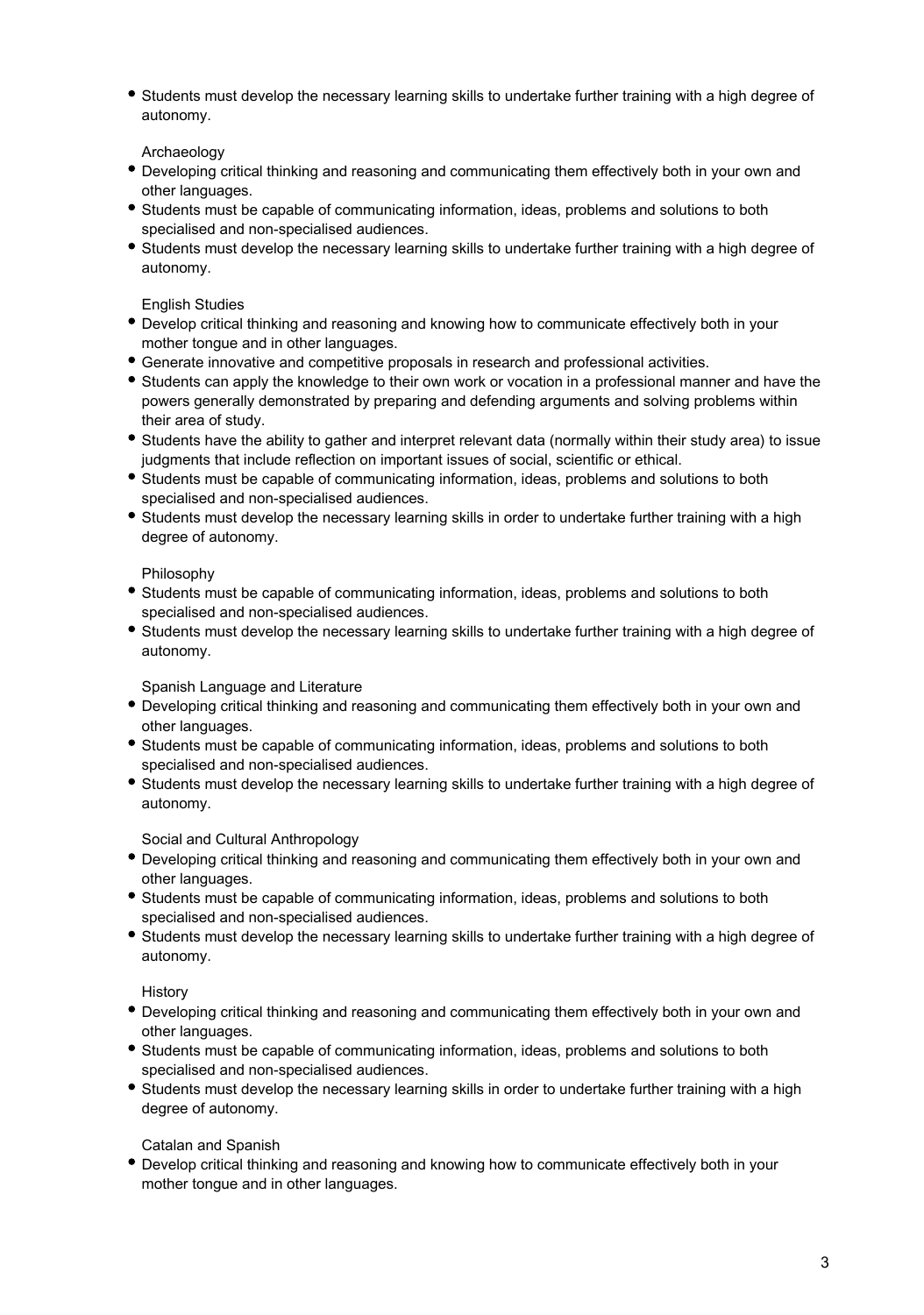- Students can apply the knowledge to their own work or vocation in a professional manner and have the powers generally demonstrated by preparing and defending arguments and solving problems within their area of study.
- Students must be capable of communicating information, ideas, problems and solutions to both specialised and non-specialised audiences.
- Students must develop the necessary learning skills in order to undertake further training with a high degree of autonomy.

English and Catalan

- Develop critical thinking and reasoning and knowing how to communicate effectively both in your mother tongue and in other languages.
- Generate innovative and competitive proposals in research and professional activities.
- Students can apply the knowledge to their own work or vocation in a professional manner and have the powers generally demonstrated by preparing and defending arguments and solving problems within their area of study.
- Students have the ability to gather and interpret relevant data (normally within their study area) to issue judgments that include reflection on important issues of social, scientific or ethical.
- Students must be capable of communicating information, ideas, problems and solutions to both specialised and non-specialised audiences.
- Students must develop the necessary learning skills in order to undertake further training with a high degree of autonomy.

English and Classics

- Develop critical thinking and reasoning and knowing how to communicate effectively both in your mother tongue and in other languages.
- Generate innovative and competitive proposals in research and professional activities.
- Students can apply the knowledge to their own work or vocation in a professional manner and have the powers generally demonstrated by preparing and defending arguments and solving problems within their area of study.
- Students have the ability to gather and interpret relevant data (normally within their study area) to issue judgments that include reflection on important issues of social, scientific or ethical.
- Students must be capable of communicating information, ideas, problems and solutions to both specialised and non-specialised audiences.
- Students must develop the necessary learning skills in order to undertake further training with a high degree of autonomy.

English and Spanish

- Develop critical thinking and reasoning and knowing how to communicate effectively both in your mother tongue and in other languages.
- Generate innovative and competitive proposals in research and professional activities.
- Students can apply the knowledge to their own work or vocation in a professional manner and have the powers generally demonstrated by preparing and defending arguments and solving problems within their area of study.
- Students have the ability to gather and interpret relevant data (normally within their study area) to issue judgments that include reflection on important issues of social, scientific or ethical.
- Students must be capable of communicating information, ideas, problems and solutions to both specialised and non-specialised audiences.
- Students must develop the necessary learning skills in order to undertake further training with a high degree of autonomy.

English and French

- Develop critical thinking and reasoning and knowing how to communicate effectively both in your mother tongue and in other languages.
- Generate innovative and competitive proposals in research and professional activities.
- Students can apply the knowledge to their own work or vocation in a professional manner and have the powers generally demonstrated by preparing and defending arguments and solving problems within their area of study.
- Students have the ability to gather and interpret relevant data (normally within their study area) to issue judgments that include reflection on important issues of social, scientific or ethical.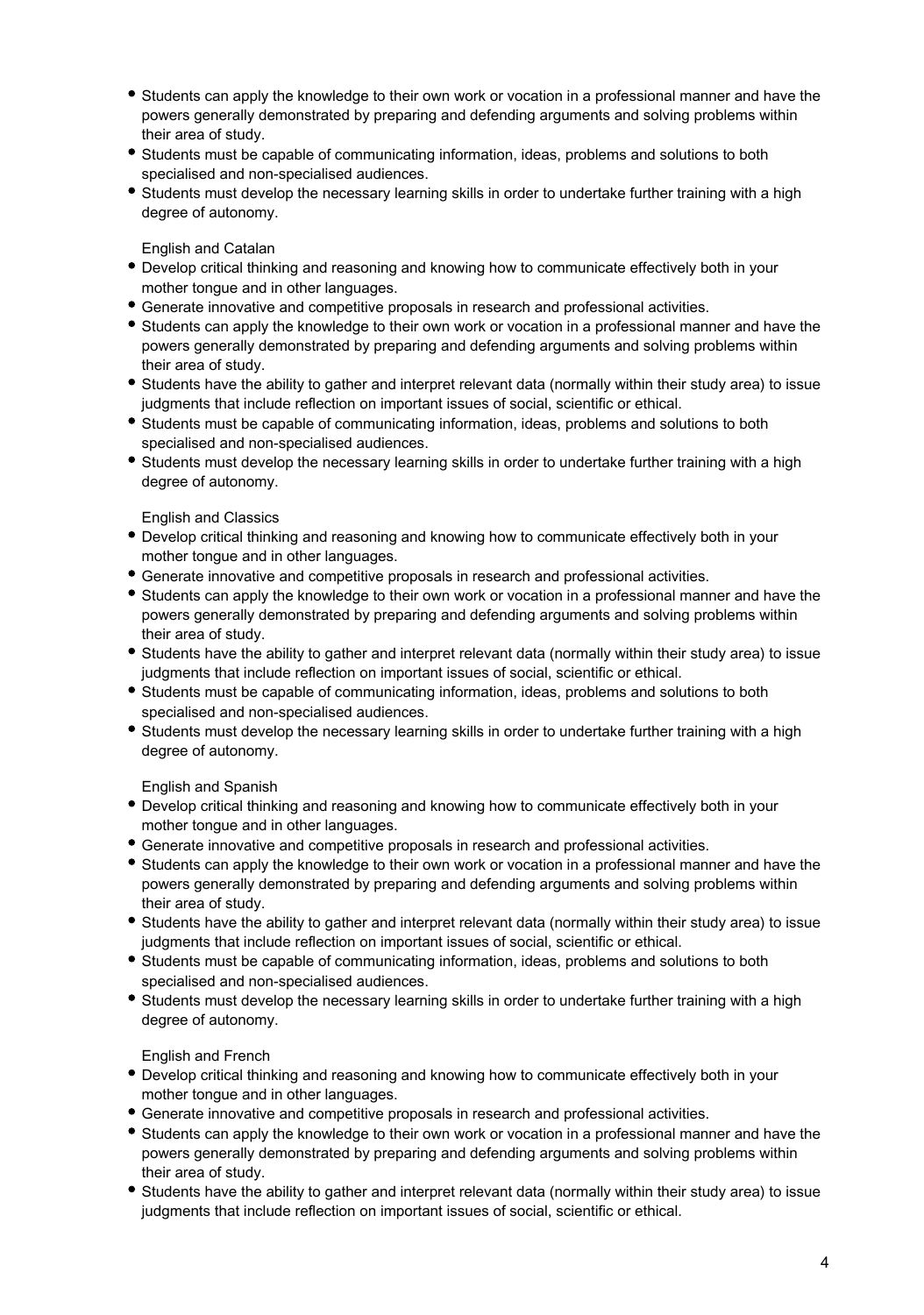- Students must be capable of communicating information, ideas, problems and solutions to both specialised and non-specialised audiences.
- Students must develop the necessary learning skills in order to undertake further training with a high degree of autonomy.

French Studies

- Develop critical thinking and reasoning and knowing how to communicate effectively both in your mother tongue and in other languages.
- Generate innovative and competitive proposals in research and professional activities.
- Students can apply the knowledge to their own work or vocation in a professional manner and have the powers generally demonstrated by preparing and defending arguments and solving problems within their area of study.
- Students have the ability to gather and interpret relevant data (normally within their study area) to issue judgments that include reflection on important issues of social, scientific or ethical.
- Students must be capable of communicating information, ideas, problems and solutions to both specialised and non-specialised audiences.
- Students must develop the necessary learning skills in order to undertake further training with a high degree of autonomy.

**Humanities** 

- Developing critical thinking and reasoning and communicating them effectively both in your own and other languages.
- Students must be capable of communicating information, ideas, problems and solutions to both specialised and non-specialised audiences.
- Students must develop the necessary learning skills to undertake further training with a high degree of autonomy.

Ancient Studies

- Be able to express oneself orally and in writing in the specific language of history, archaeology and philology, both in ones own languages and a third language.
- Students must be capable of communicating information, ideas, problems and solutions to both specialised and non-specialised audiences.
- Students must develop the necessary learning skills to undertake further training with a high degree of autonomy.

Geography, Environmental Management and Spatial Planning

- Students must be capable of communicating information, ideas, problems and solutions to both specialised and non-specialised audiences.
- Students must develop the necessary learning skills to undertake further training with a high degree of autonomy.
- Use the scientific and professional language of the social sciences.

Catalan Philology: Literary Studies and Linguistics

- Produce written work and oral presentations that are effective and framed in the appropriate register.
- Students must be capable of communicating information, ideas, problems and solutions to both specialised and non-specialised audiences.
- Students must develop the necessary learning skills to undertake further training with a high degree of autonomy.

Spanish Language and Literature

- Carry out effective written work or oral presentations adapted to the appropriate register in different languages.
- Students must be capable of communicating information, ideas, problems and solutions to both specialised and non-specialised audiences.
- Students must develop the necessary learning skills in order to undertake further training with a high degree of autonomy.

English Studies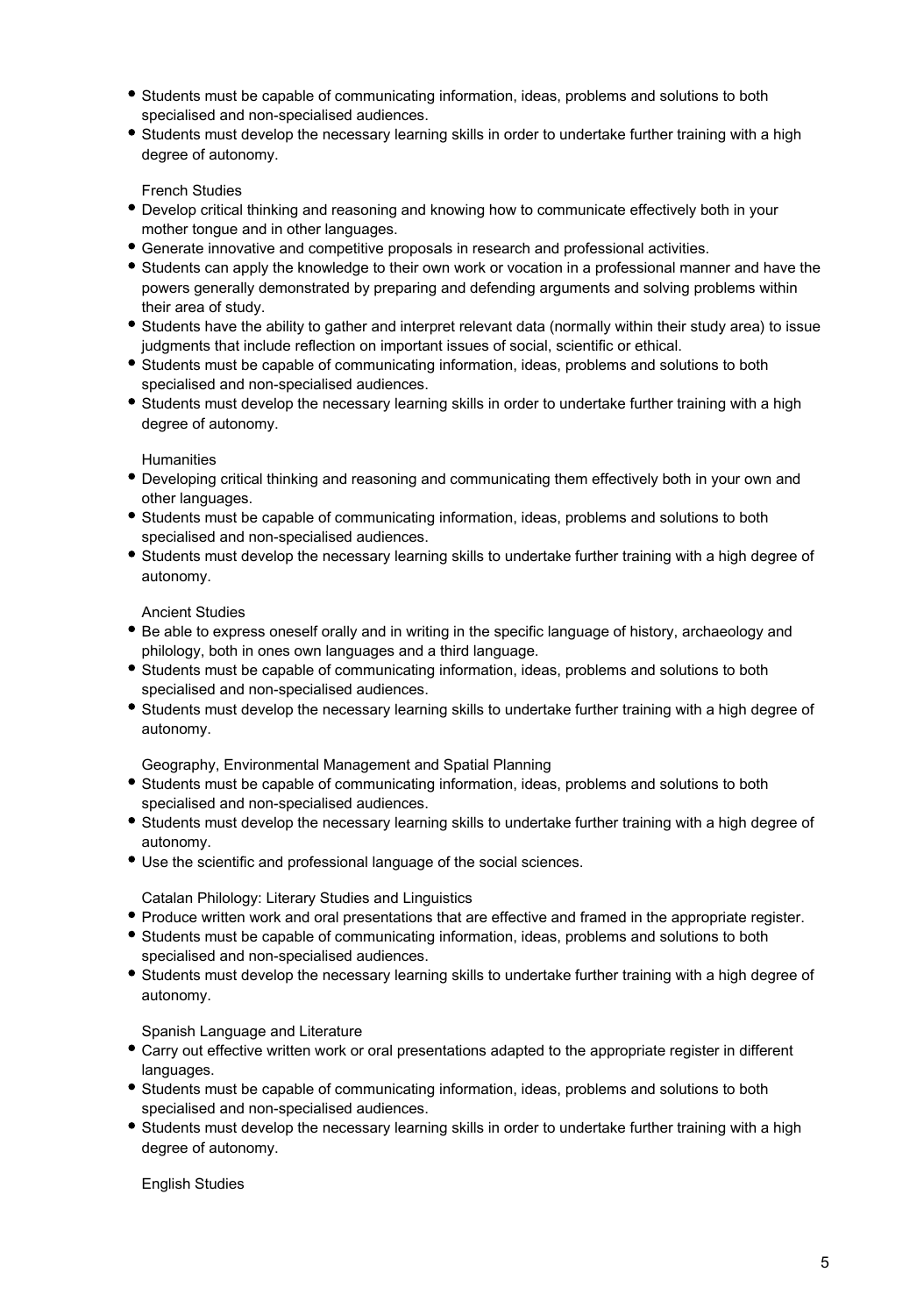- Produce effective written work or oral presentations adapted to the appropriate register in distinct languages (except English).
- Students must be capable of communicating information, ideas, problems and solutions to both specialised and non-specialised audiences.
- Students must develop the necessary learning skills in order to undertake further training with a high degree of autonomy.

### **Learning Outcomes**

- 1. Ability to maintain an appropriate conversation.
- 2. Apply the tools and know consult the specific documentary sources.
- 3. Autonomously search, select and process information both from structured sources (databases, bibliographies, specialized magazines) and from across the network.
- 4. Carry out oral presentations using an appropriate academic vocabulary and style.
- 5. Carrying out oral presentations using an appropriate academic vocabulary and style.
- 6. Carrying out oral presentations using appropriate academic vocabulary and style.
- 7. Communicate in the studied language in oral and written form, properly using vocabulary and grammar.
- 8. Communicating in oral and written form in the studied language, properly using vocabulary and grammar.
- 9. Communicating in the studied language in oral and written form, properly using vocabulary and grammar.
- 10. Construct an oral and written discourse in the corresponding language that is well-organised and correct.
- 11. Critically take part in classroom oral debates and use the discipline's specific vocabulary.
- 12. Critically taking part in classroom oral debates and using the discipline's specific vocabulary.
- 13. Demonstrate mastery of the subject matter exposed positions defending and resolving issues and doubts.
- 14. Develop an organized and correct oral and written speech, in the corresponding language.
- 15. Develop and defend positions with original sound arguments from research or critical review.
- 16. Develop effective written work and oral presentations and adapted to the appropriate register.
- 17. Engaging in debates about historical facts respecting the other participants' opinions.
- 18. Express ideas in the language studied, orally and in writing, using vocabulary and grammar appropriately.
- 19. Express themselves in the language studied, orally and in writing, using vocabulary and grammar appropriately.
- 20. Give oral presentations, using an appropriate style and vocabulary.
- 21. Identify main and secondary ideas and express them with linguistic correctness.
- 22. Identify principal and secondary ideas and express them using correct language.
- 23. Identify the main and secondary ideas and express them with linguistic correctness.
- 24. Identify the relationships between literature and language, and the language in which it is spoken and written, and express them with linguistic correctness.
- 25. Identifying main and supporting ideas and expressing them with linguistic correctness.
- 26. Identifying the main and secondary ideas and expressing them with linguistic correctness.
- 27. Interpret texts in depth and provide arguments for critical analysis.
- 28. Maintain a conversation appropriate to the level of the interlocutor.
- 29. Maintain a conversation attuned to the level of the interlocutor.
- 30. Make oral presentations using appropriate academic vocabulary and style.
- 31. Participate in classroom debates from a critical perspective, using the vocabulary of the discipline.
- 32. Participate in oral debates in the classroom in a critical manner and using the vocabulary of the discipline.
- 33. Preparing an oral and written discourse in the corresponding language in a proper and organized way.
- 34. Present work in formats suited to personal demands and styles, both individually and in small groups.
- 35. Present works in formats tailored to the needs and personal styles, both individual and small group.
- 36. Produce an individual work that specifies the work plan and timing of activities.
- 37. Publicly defend the main points of the work done by a clear and concise statement.
- 38. Recognising the importance of controlling the quality of the work results and their presentation.
- 39. Relate consistently and critically selected secondary sources with theoretical and methodological models.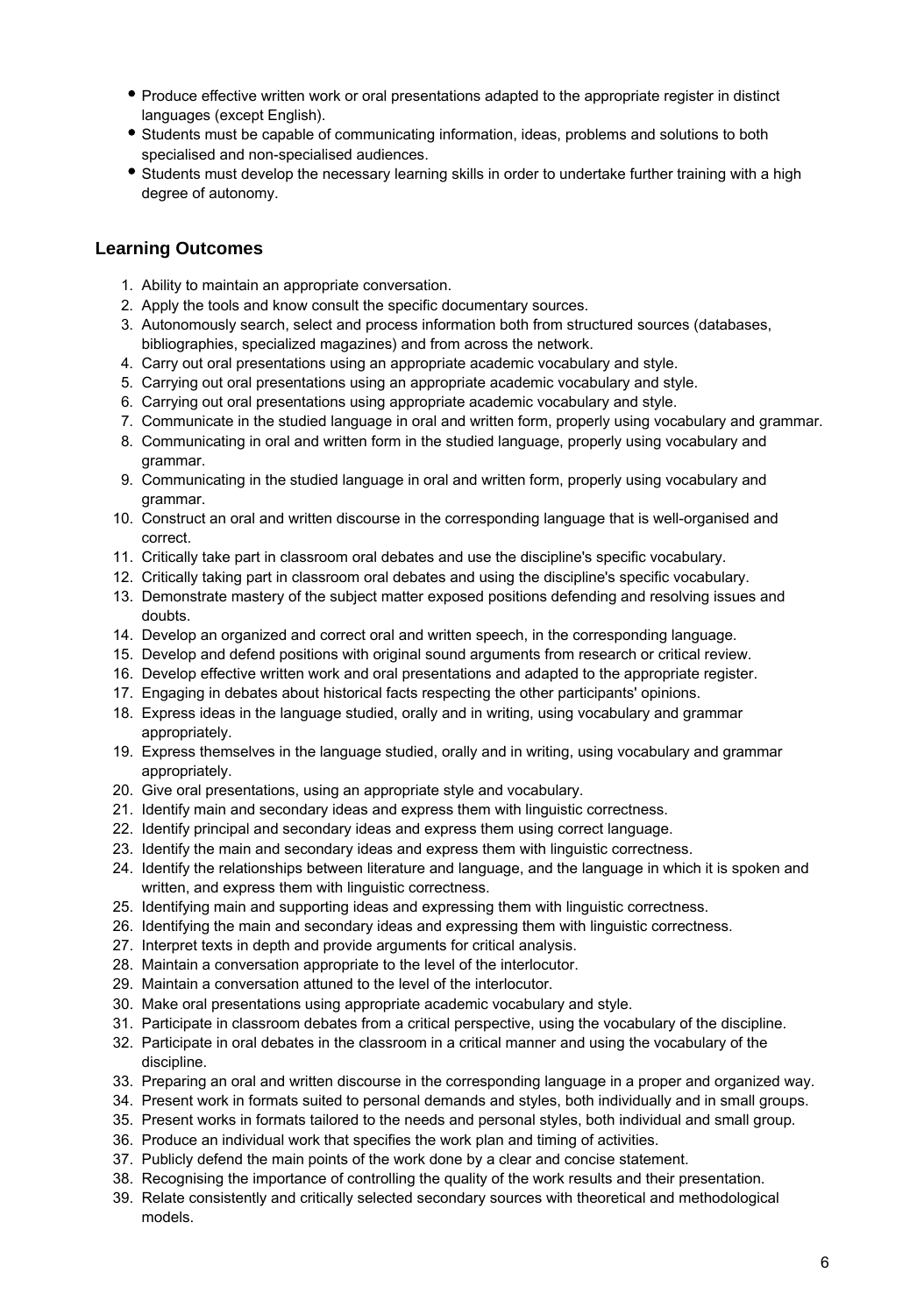- 40. Select and use critically a wide enough bibliographic and digital resources appropriate to the theme of work variety.
- 41. Strengthen the capacity of reading, interpretation and critical analysis of literary texts and language.
- 42. Submit assignments in formats tailored to requirements and personal styles, whether carried out individually or in a small group.
- 43. Submitting works in accordance with both individual and small group demands and personal styles.
- 44. Use the scientific and professional language of the social sciences.
- 45. Using computing tools, both basics (word processor or databases, for example) and specialised software needed in the professional practice.
- 46. Write fluently and correctly, with a coherent structure, with attention to detail and in an academic tone.

### **Content**

- Communicative goals
	- To exchange information about health status
	- To describe symptoms
	- To understand information about health establishments
	- To understand medication instructions
	- To get treatment on a medical visit
	- To talk about the weather
	- To make plans, give advice and suggestions
	- To express preferences and desires
	- To talk about habits in the past
	- To relate actions, facts and processes to the past
	- To describe contexts, situations and people in the past
	- To talk on the phone
	- To give instructions, advices and orders
	- To talk about resumes
	- To comment on resumes and interviews
	- Job interviews
	- To give thanks
	- To interact in stores
	- To give and ask for suggestions, instructions and advice
	- To give orders
	- To describe objects, clothing, footwear and accessories
	- To talk about gift-related traditions
	- To understand various invitations
	- To obtain goods and services
	- To interact in restaurants (book a table, make requests, suggestions and complaints)
	- To talk about tastes and preferences
	- To express possibility and probability
	- To express evidence and certainty
	- To give and ask for opinion

#### Grammar goals

Verb doer Há / desde quando Direct and indirect complement pronouns Past perfect compound Time expressions Imperfect tense Contrast: PPS / PII Com + pronouns Contrast: enquanto / quando / entretanto Imperative Prepositions + pronouns Para vs. Por Relative invariables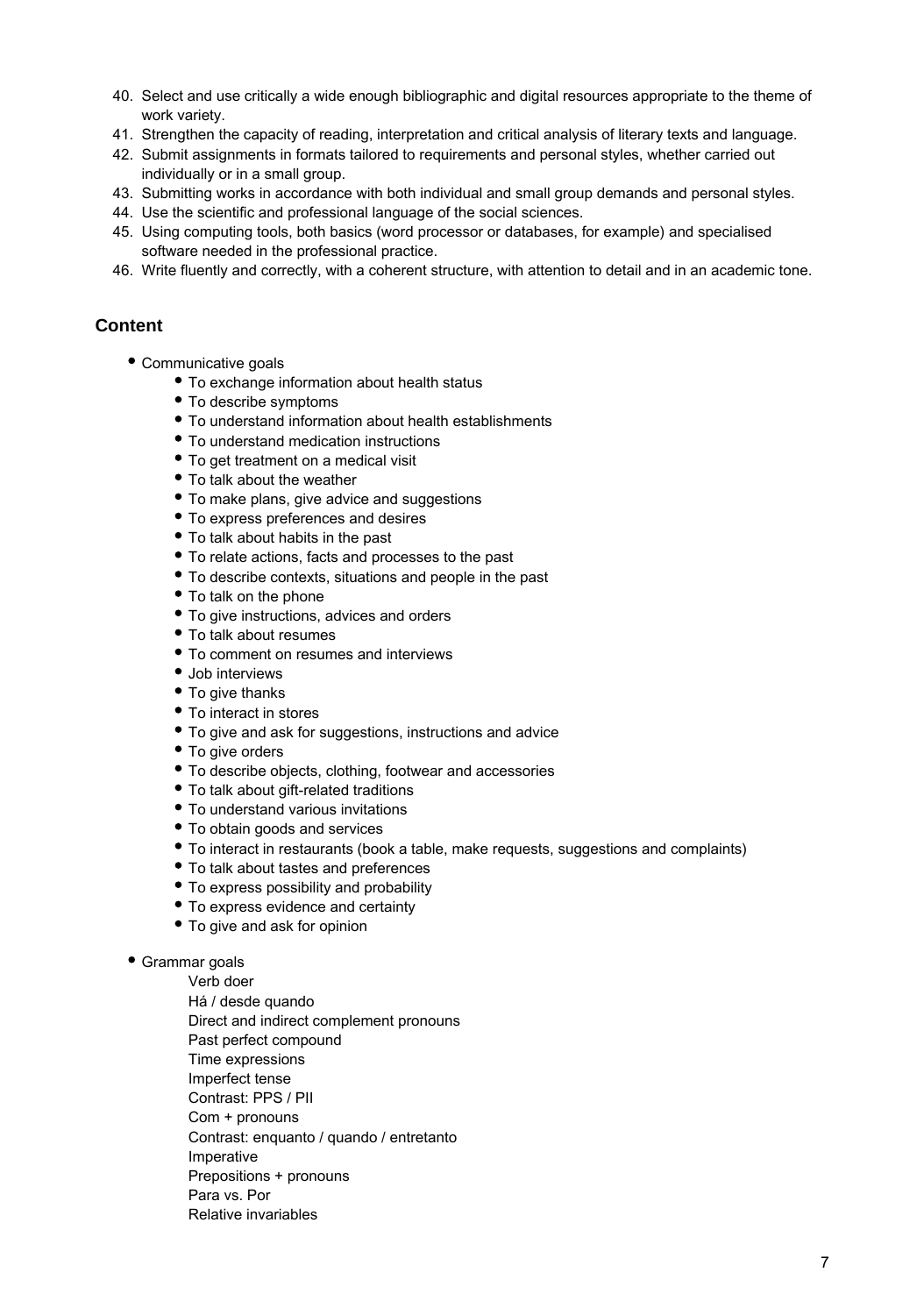Contraction of CD and CI pronouns Present subjunctive Se calhar vs. Talvez Impersonal constructions + que Verbs of opinion, feeling and doubt

- Lexical goals
	- Symptoms
	- Human body
	- Establishments and health services
	- Medical specialties
	- Diagnoses and treatments
	- Medical tests
	- At the doctor
	- Weather
	- Hobbies
	- Sports
	- Shows
	- Job offers
	- Orientations in the city
	- Resumes
	- Job interviews
	- Professions
	- Commercial establishments
	- Clothes
	- Accessories
	- Shapes, materials, sizes and patterns
	- Shopping (supermarket)
	- Medical prescriptions
	- Menus
	- Foods and drinks
	- Types of restaurants

## **Methodology**

The subject of Modern Language II (Portuguese) is instrumental and essentially practical. The emphasis on training activities will be placed on the active participation of students in order to achieve the competencies foreseen in this teaching guide.

In general terms, learning will be targeted through the following set of techniques and actions:

- Master class with ICT support and collective discussion
- The practice of written and oral expression in Portuguese
- Conducting individual and group exercises, both written and oral

- Carrying out autonomous activities: booklet exercises, preparation of tests, readings, essays, investigation of information on the Internet…

- Classroom exchanges (teacher-student, student-student)
- tests of grammar, written/oral expression and written/oral comprehension.

Annotation: Within the schedule set by the centre or degree programme, 15 minutes of one class will be reserved for students to evaluate their lecturers and their courses or modules through questionnaires.

## **Activities**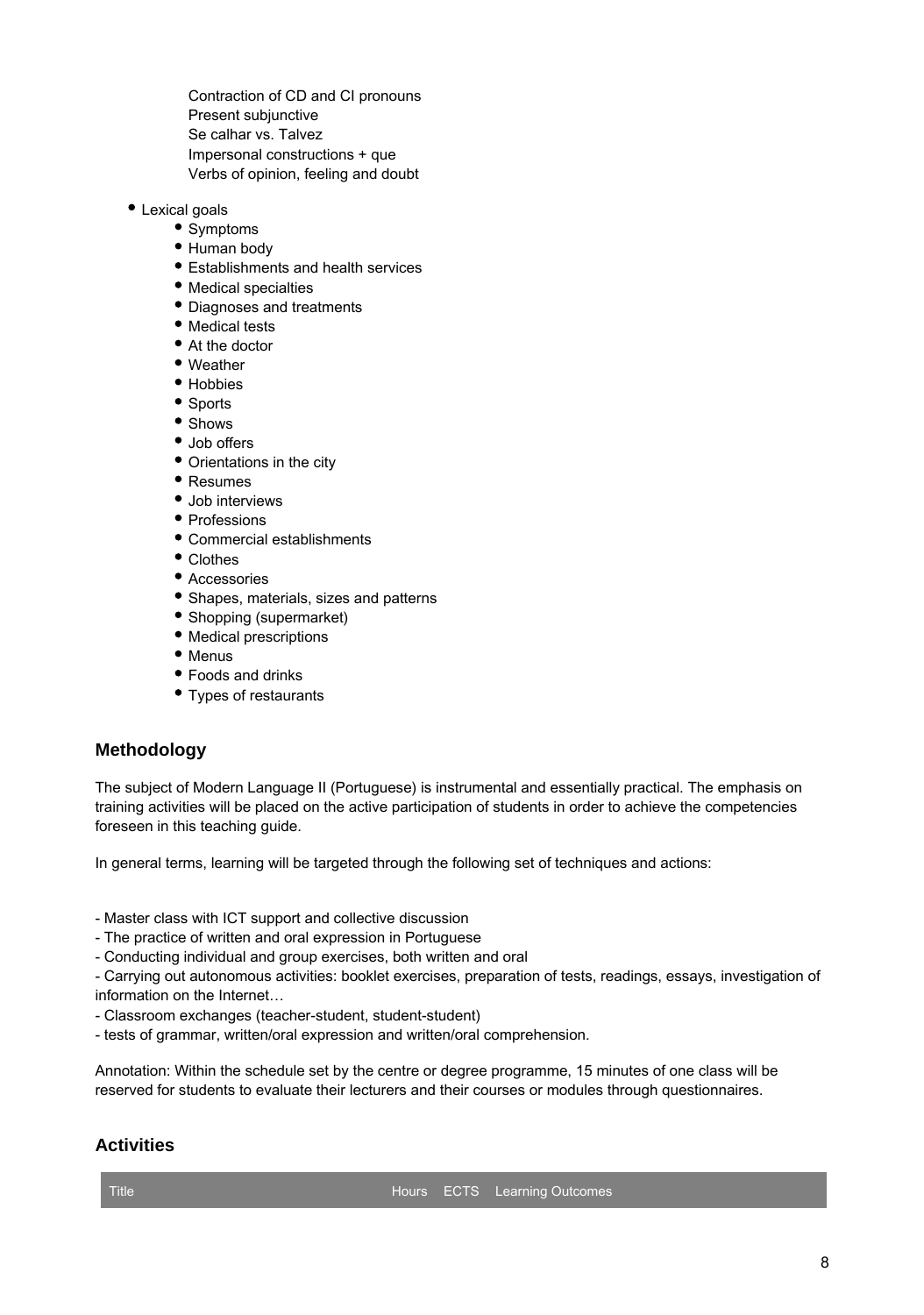| Theoretical and practical classes; Oral<br>practice in the classroom                               | 52 | 2.08 | 2, 3, 37, 13, 15, 33, 46, 19, 9, 8, 7, 18, 5, 6, 4, 20, 30,<br>25, 26, 23, 22, 21, 27, 1, 29, 28, 17, 31, 32, 12, 11,<br>41, 16, 36, 38, 39, 40, 45, 44 |
|----------------------------------------------------------------------------------------------------|----|------|---------------------------------------------------------------------------------------------------------------------------------------------------------|
| <b>Type: Supervised</b>                                                                            |    |      |                                                                                                                                                         |
| Preparation of work and tutoring                                                                   | 15 | 0.6  | 2, 3, 13, 33, 19, 9, 8, 7, 18, 25, 26, 23, 22, 21, 27, 1,<br>29, 28, 41, 39, 40, 45                                                                     |
| Type: Autonomous                                                                                   |    |      |                                                                                                                                                         |
| Reading textbooks, dossiers, texts; Review<br>(grammar, lexicon, written expression<br>techniques) | 70 | 2.8  | 3, 10, 33, 24, 19, 9, 8, 7, 18, 26, 25, 27, 1, 29, 28, 17,<br>31, 32, 12, 11, 43, 35, 42, 34, 38, 40                                                    |

#### **Assessment**

Correction of activities and evaluation tests shall take into account that a sufficient degree of achievement of competencies has been achieved according to the expected learning outcomes, as set out in point 5 of this Teaching Guide.

The evaluation system will be organized into three modules:

- 1) Evidence of written and oral comprehension and use of grammar and vocabulary
- 2) Give an oral presentation
- 3) Written work

The evaluation of the course will be continuous and will include the work done throughout the course, both the various tests and the works delivered throughout the semester. It will be considered as 'not evaluable' if the student has delivered less than 30% of the assignments assigned to the course and has performed less than 30% of the tests. Therefore, if the student has done more than 30% of each part, it will be evaluated. To participate in the recovery, the student must have been previously evaluated in a set of activities whose weight equals to a minimum of 2/3 parts of the total grade. Only students with an average grade of 3.5 will be entitled to recovery. Excluded from the recovery process may be activities that are not recoverable (for example, oral presentations, group work or activities related to daily teaching)

Plagiarism: The total and partial plagiarism of any of the exercises will automatically be considered a FAIL (0) of the plagiarized exercise. It is considered PLAGIARISM to copy from unidentified sources of a text, whether it is a single phrase or more, which is presented as someone's own production (this includes copying phrases or fragments from the Internet and adding them without modifications to the text that is presented as someone's own), and it is a serious offense.

PARTICULAR CASES: Lusophone students must meet the same assessment conditions as other students, even if the teacher instructs them not to attend class. The responsibility of the follow-up of the educational and evaluation activities falls exclusively to the student.

#### **Assessment Activities**

| <b>Title</b>                                             | <b>Weighting</b> |    |      | Hours ECTS Learning Outcomes                                                                                                                |
|----------------------------------------------------------|------------------|----|------|---------------------------------------------------------------------------------------------------------------------------------------------|
| Give an oral presentation                                | 25%              | 1. | 0.04 | 2, 3, 37, 15, 33, 14, 10, 24, 19, 9, 8, 7, 18, 5, 6, 4,<br>20, 30, 26, 25, 22, 21, 1, 29, 28, 17, 31, 32, 12, 11,<br>16, 38, 39, 40, 45, 44 |
| Written and oral comprehension<br>and use of grammar and | 50%              | 6  | 0.24 | 2, 13, 15, 33, 14, 10, 24, 46, 19, 9, 8, 7, 18, 5, 6, 4,<br>20, 30, 26, 25, 23, 22, 21, 27, 17, 31, 32, 12, 11,                             |